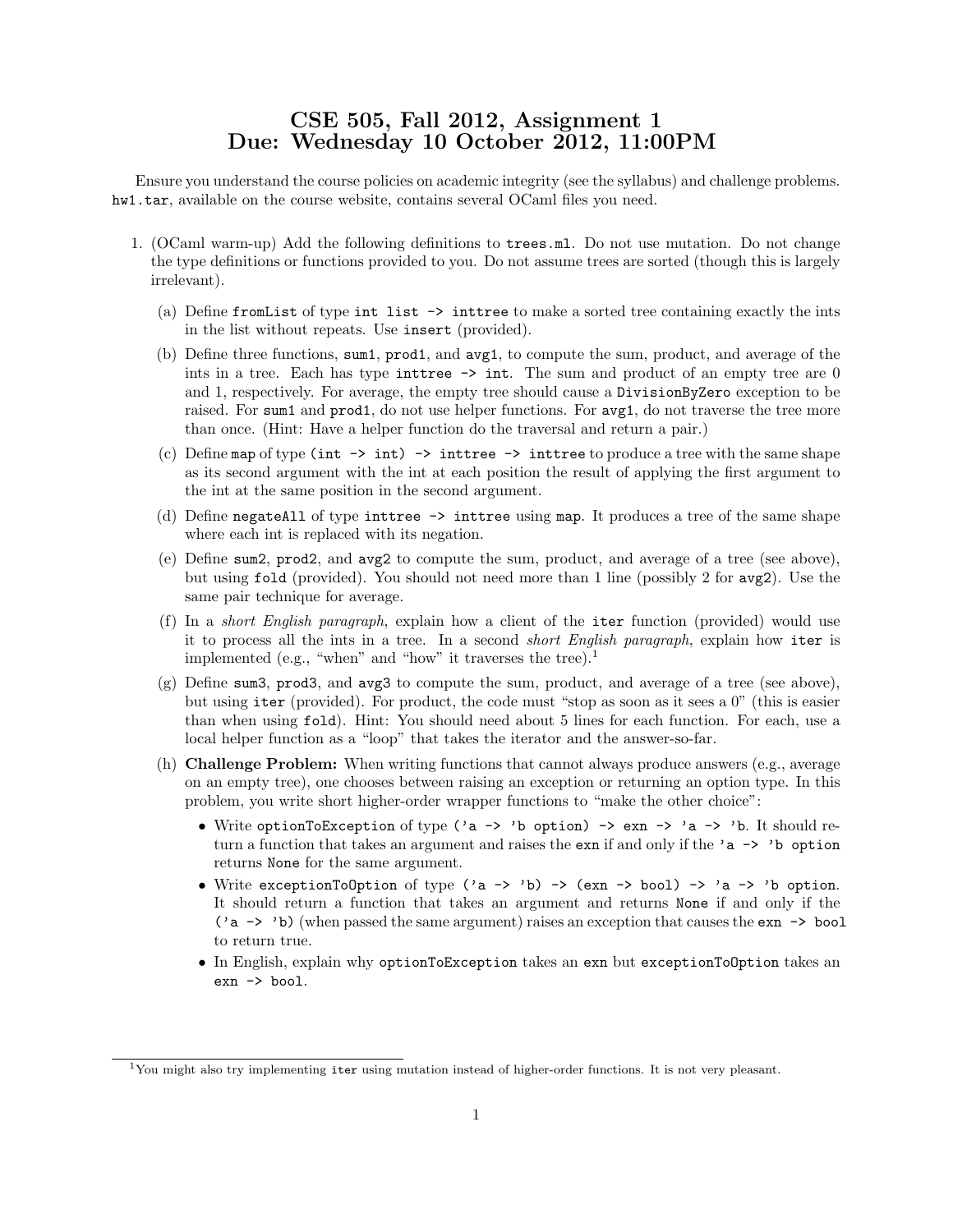- 2. We will extend IMP with the ability to push and pop heaps:
	- A program state is now  $L; H; s$  where H and s are as before and L is a list (i.e., a stack of heaps).
	- There are two new statement forms: pushheap and popheap x. The former adds the current heap H to the beginning of L. (Informally, it "copies"  $H$  "all at once".) The latter replaces the current heap H with the first element of L except x maps to  $H(x)$  and replaces L with the tail of L. If L is the empty list, then popheap x has no effect. Both pushheap and popheap  $x$  "become skip" in one step.
	- (a) Extend the provided interpreter to support this new language. Hints/requirements:
		- Do not use mutation.
		- Change only interp step, iter, and interp. (The parser is already written. The code for heaps and expressions does not need changing.)
		- Have interp step and iter take a third argument (the list of heaps) and have interp step also return a "new" list.
		- You need to change each case of interp step and add two more cases.
	- (b) Give an IMP program using pushheap and popheap x that we can use for testing. Note the parser will let you put parentheses around any expression or statement and requires parentheses in certain positions.
	- (c) Define a formal small-step operational semantics for this new language. Hints/requirements:
		- The inference rules should have the form  $L; H; s \to L'; H'; s'.$
		- Use the syntax  $L ::= \|\| H :: L$  for lists.
		- Because the form of rules has changed, include "all the rules" (i.e, rules for assignment, conditionals, etc.)
		- You need 3 rules total for pushheap and popheap  $x$ .
		- You do *not* need to write the semantics for expressions because they have not changed.
	- (d) In a short English paragraph, explain why our language would be much less useful if popping a heap did not copy one value from the popped heap.
- 3. We will extend IMP with the ability to push and pop variables:
	- A heap now maps a variable to a number and a list (i.e., a stack) of numbers. The initial heap maps each variable to 0 and the empty-list (though it's not implemented that way).
	- There are two new statement forms: pushvar x and popvar x. The former changes H such that x maps to the same number and a list that is like the old list except the number is at the beginning. The latter is the inverse of the former and has no effect if the list for x is empty. Both pushvar  $x$ and popvar  $x$  "become skip" in one step.
	- (a) Extend the provided interpreter to support this new language. Hints/requirements:
		- Do not use mutation.
		- Change only get var, set var, and interp step, but also add functions push var and pop var, which take a heap and a string and return a heap. For interp step you only need to add new cases. For push var and pop var, you typically produce a new heap with a different entry for the string. However, you must also do the right thing if there is no entry for the string, which is equivalent to there being an entry like (str,0,[]) "before the change".
		- Just "add on" to your solution the previous problem. This addition is completely orthogonal.
	- (b) Give an IMP program using pushvar x and popvar x that we can use for testing.
	- (c) Challenge Problem: Define a formal small-step operational semantics for this new language. Be sure to give a precise definition for heaps, explaining your notation.